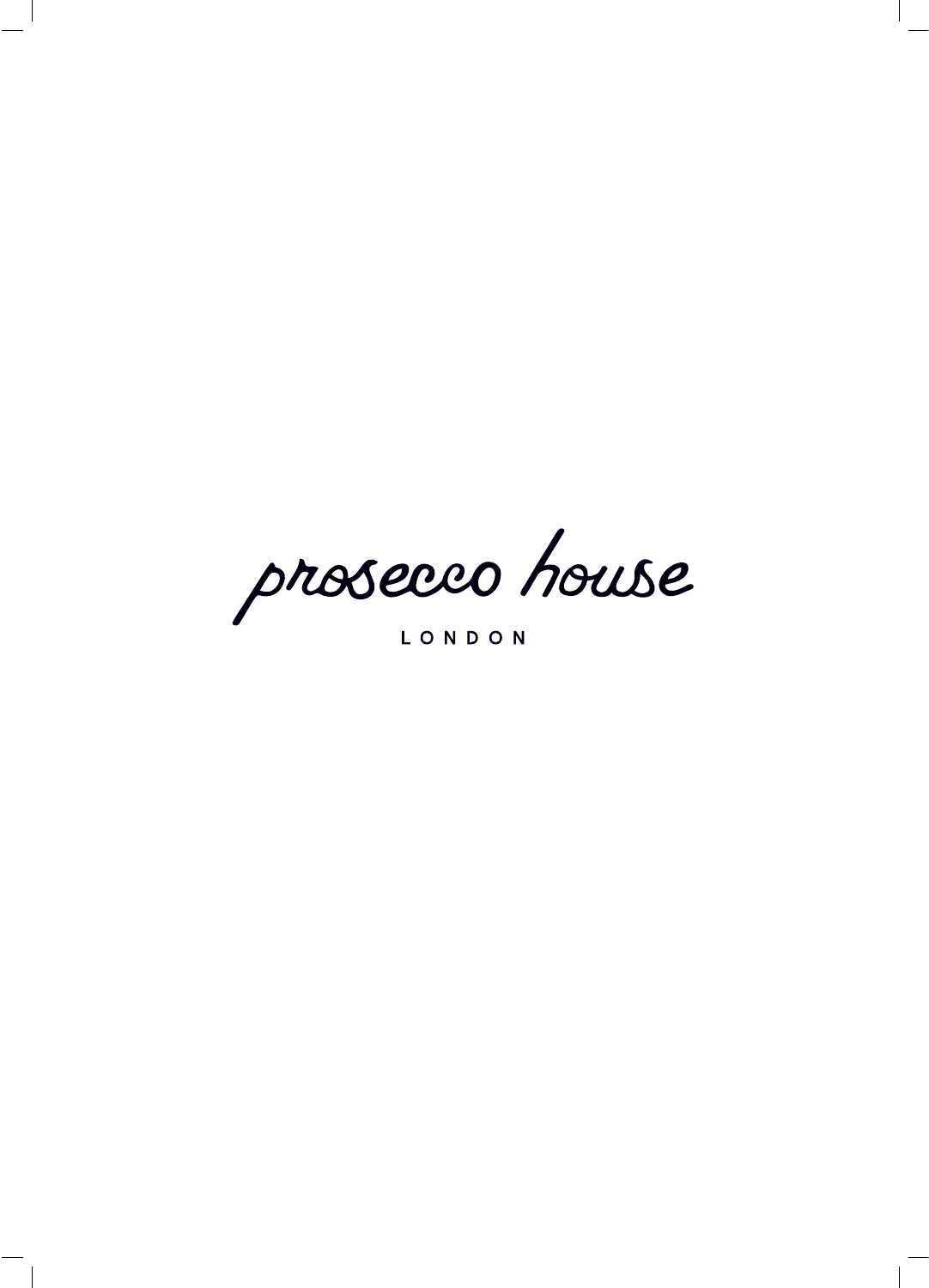

LONDON

#### PROSECCO HISTORY

Prosecco is produced exclusively in north east Italy. Its story began in the area of Conegliano Valdobbiadene over three centuries ago, where the highest quality, Prosecco Superiore, is still produced to this day.

There are two levels of Prosecco on the market: the DOCG, the peak of the quality pyramid, representing by the Conegliano Valdobbiadene denomination, with its 15 hill municipalities, and the DOC base, covering the provinces of Treviso, Belluno, Venice, Padua, Vincenza, Udine, Pordenone, Trieste and Gorizia, a broad denomination made up of more than 600 munipalicities in Veneto and Friuli.

The DOCG zone is in province of Treviso, stretching over the hills between the small towns of Conegliano and Valdobbiadene, 50 km from Venice and around 100 km from the Dolomites. The hills chains stretch from east to west, from the ˜at plain to the foot hills of the Alps.

Conegliano Valdobbiadene DOCG Prosecco Superiore. This sparkling wine displays a vibrant character. Three versions are made: Brut, Extra Dry and Dry, which are distinguished by the quantity of residual sugar each.

Brut – This is the most modern version of the Prosecco wines, the one that best suits international taste. It has a rich nose of citrus and vegetal notes and an attractive hint of crusty bread, plus a highly attractive, vibrant palate. The delicate bead ensures a lingering taste and a clean mouthfeel. Residual sugar 0 to 12 g/l.

Extra Dry – This is the traditional version, which combines various flavours with the bubble' elating, zesty flavour. A bright straw colour to which the bead adds extra sparkle. This fresh, elegant wine has a rich, fruity nose of apple and pear, with a hint of citrus fruit that fades into a floral undertone. The wine has a smooth mouthfeel to which a lively acid content gives the right touch of dryness. Residual sugar 12 to 17 g/l.

Dry - This is the least widespread version of the Prosecco wines and sets off the grape's floral/fruity quantities to best effect. Pale straw-yellow appearance with a subtle fruity nose full of citrus fruit, white peach and green apple tones. The palate is flavoured-packed, fresh and smooth with an elegant medium-dry mouthfeel. Residual sugar 17 to 32 g/l.

Residual sugar – depending on their sweetness, in accordance with the EU Sweetness of wine Regulations for Terms used to indicate sweetness of sparkling wine, Proseccos are labelled "Brut" (up to 12 grams per litre of residual sugar), "Extra Dry" (12-17 g/l) or "Dry" (17-32 g/l). It is usually measured in grams of sugar per litre of wine, often abbreviated to g/l or g/L. Residual sugar typically refers to the sugar remaining after fermentation stops, or is stopped, but it can also result from the addition of unfermented must.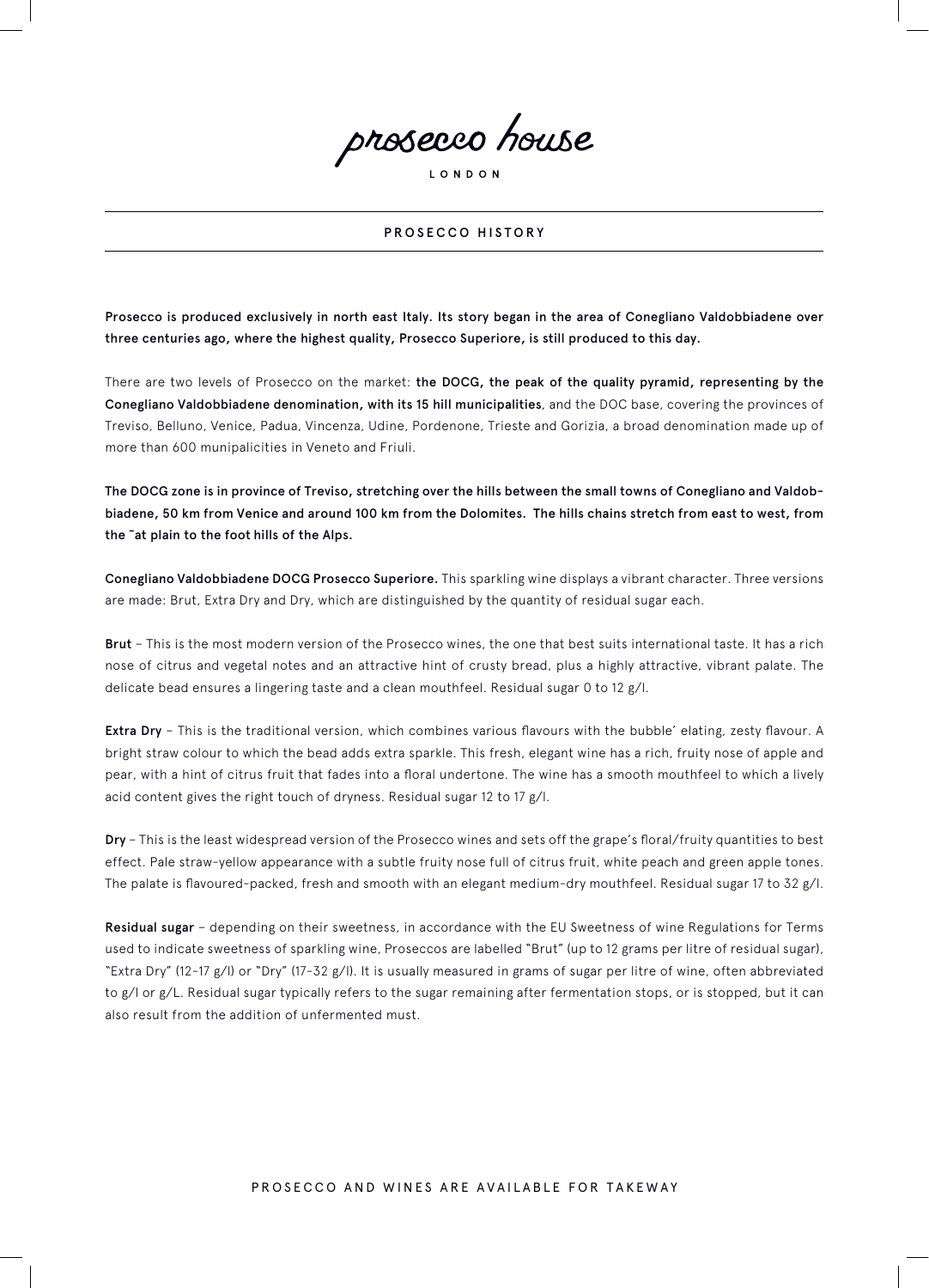

```
LONDON
```
#### RIVALTA

Rivalta's winery was born thanks to Alessio Caldart's passion, who, family's historical vine-yards, was able to develop a professional strategy hand and foot with tradition of constant research for quality. The family's philosophy has always been pushing towards the creation of a top quality and harmonic product, a perfect summary of the grapes, the earth and the sun that created it all. Today, his daughter Daniela and her enthusiast co-workers carry on the mission established by the founder with care and commitment. The huge amount of prizes received in the last years prove the improvement of a journey aimed towards quality and tradition but at the same time towards the innovation and improvement of such a unique product: The Valdobbiadene Prosecco Superiore DOCG.

|                                                                                                                                                                                                                                  | Glass  | <b>Bottle</b> |
|----------------------------------------------------------------------------------------------------------------------------------------------------------------------------------------------------------------------------------|--------|---------------|
| Spumante 1940 "L'EXTRA BRUT", 1g/I<br>11.5% vol.                                                                                                                                                                                 | £11.50 | £56           |
| This Prosecco is very fine, with elegant smell and vivacious perlage. It has fresh notes of white peach<br>and acacia flowers. The taste is dry, fruity and intense.                                                             |        |               |
| Valdobbiadene Prosecco Superiore DOCG NERO Brut, 5g/l<br>11.5% vol.                                                                                                                                                              | £13.50 | £64           |
| A slightly dull straw colour, with a creamy foam and a persistent and intense perlage. An aroma of<br>ripe pears and apples, with hints of hay and sweet almonds. This Prosecco is dry but creamy and<br>harmonic.               |        |               |
| Valdobbiadene Prosecco Superiore DOCG CONVIVIO Brut, 8g/l<br>11.5% vol.                                                                                                                                                          | £11.50 | £56           |
| A delicate sensation of green apple, it has light aromatic bouquet and distinct flavoursome<br>taste. This Prosecco is sharp and fresh with fine perlage. The persistence of its flavour makes it the<br>Prosecco of excellence. |        |               |
| Valdobbiadene Prosecco Superiore DOCG INCONTRI Extra Dry, 15g/I<br>11.5% vol.                                                                                                                                                    | £11.50 | £56           |
| Bright and vivacious, with a delicately fruity bouquet and a well-balanced taste with lively tones.<br>The taste is harmoniously balanced with a dry undertone, thanks to a well-presented acidity.                              |        |               |
| Valdobbiadene Prosecco Superiore DOCG SOLITARIO Dry Millesimato, 24g/l<br>11.5% vol.                                                                                                                                             |        |               |
| From selected grapes, it gives off an intensely fruity bouguet with hints of flowers, and has a distinctive<br>aromatic taste. The taste is delicate with a round finish.                                                        | £11.50 | £56           |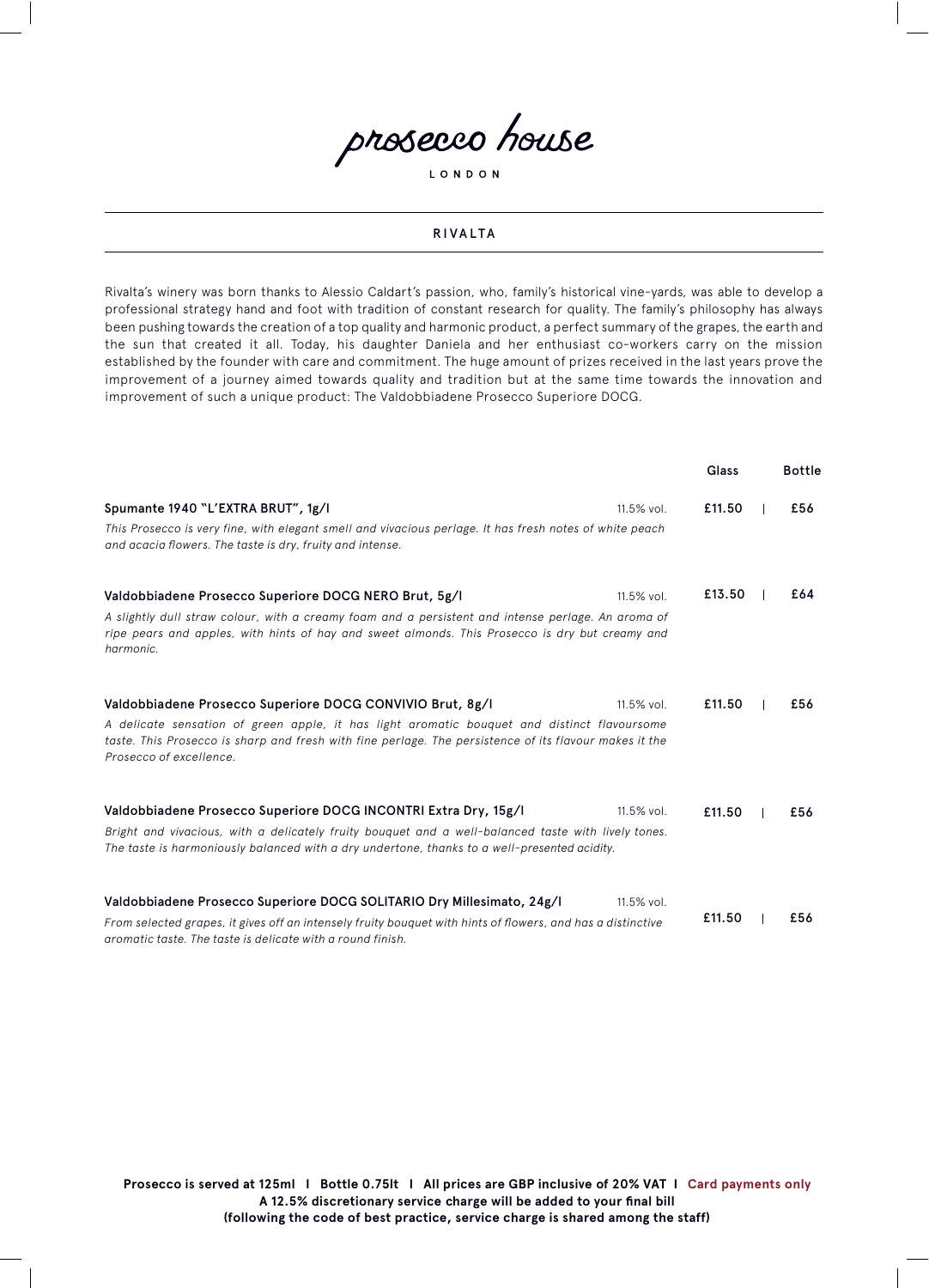#### CIROTTO

The history of the Cirotto family is set in Asolo, known as the "pearl of the Treviso province", a graceful medieval town belonging to the beautiful "Borghi d'Italia" and nestled in the foothills of the Dolomites. It is here, three generations ago, their family started a small vinery. In 2000 they bought their first vineyards and began to take care of the entire production, from the vines to the bottle. Today siblings Monica, Barbara and Gilberto are bringing fresh energy and innovation to this family-run enterprise, collecting the historical heritage of the Asolo wine-growing region. Francesco, Monica's husband, plays a major role in the winery with the goal of delivering authentic wines with a distinctive, character, bearing his personal signature. Their values of rigour and dedication in the vineyard, the production and their wine cellar perfectly reflect their land.

|                                                                                                                                                                                                                                                                                                                                                         |             | Glass  | <b>Bottle</b> |
|---------------------------------------------------------------------------------------------------------------------------------------------------------------------------------------------------------------------------------------------------------------------------------------------------------------------------------------------------------|-------------|--------|---------------|
| Asolo DOCG Prosecco Superiore Millesimato Extra Brut, Og/I                                                                                                                                                                                                                                                                                              | 11% vol.    | £11.00 | £53           |
| No sugar content enhances the vigorous structure and the vivid mineral note. Is bursts on the<br>nose with an intense bouquet of Golden apple and pear, flowing into delicate flavours of citrus<br>and mandarin. An exclusive Prosecco of great personality.                                                                                           |             |        |               |
| Asolo DOCG Prosecco Superiore Millesimato Brut, 7g/l                                                                                                                                                                                                                                                                                                    | $11\%$ vol. | £11.00 | £53           |
| It is the best representation of Prosecco, born from the terroir of Asolo; obtained from their best<br>selection of Glera grapes, it has fine and persistent bubbles, a freshness on the nose enhancing the<br>typical notes of apple and pear. On the palate, an excellent sapidity and a great intensity are a<br>proof of the excellent grapes used. |             |        |               |
| Asolo DOCG Prosecco Superiore Millesimato Extra Dry, 15g/l                                                                                                                                                                                                                                                                                              | 11% vol.    | £11.00 | £53           |
| Elegance is the first quality of this Prosecco. The colour is pale yellow with bright tints, the crystal<br>clear perlage is fine and lasting. The nose is extremely polished, pure and clean, with its unfailing<br>aroma of golden delicious apple and pear. As a child of the Asolo and Montello hills, this                                         |             |        |               |

Prosecco is out of the ordinary with its distinguishable mineral tones, sapidity and persistence of

aromas.

LONDON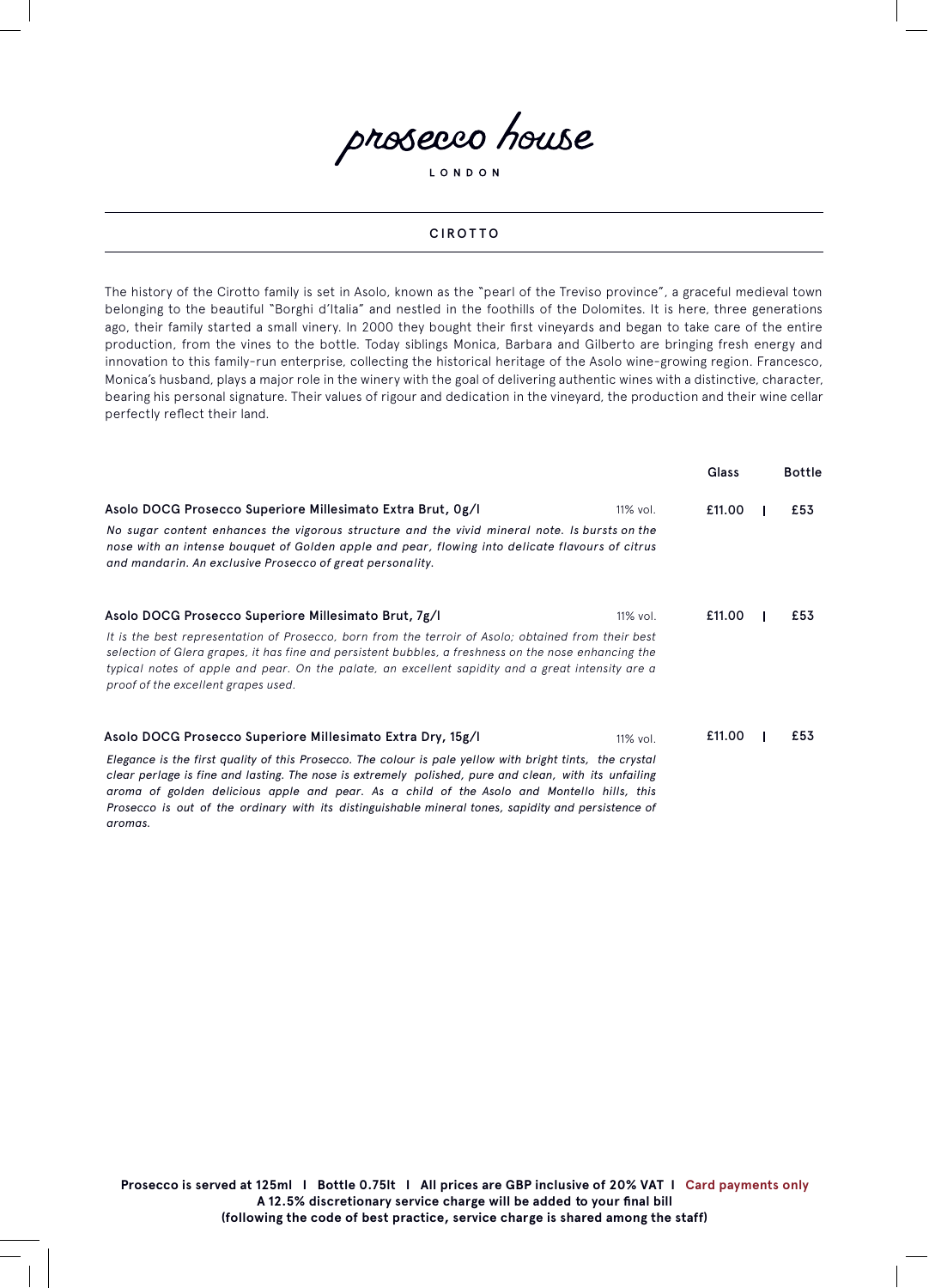

LONDON

#### MARCHIORI

Marchiori is a family winery in Farra di Soligo in the real heart of Conegliano Valdobbiadene Prosecco Superiore DOCG Area. The family business began in the seventies of the last century. The winery is following all stages of production in the best sustainable way to give the customer a guaranteed product, full of real natural taste. The family owns 12 hectares divided into 16 different steep slopes, where sun rises, the water flows and the wind dries the leaves: every plot has a specific soil, from calcareous rocky to marl, exposure to the sun and altitude, making all the grapes different.

"We vinify vineyard grapes separately in order to give importance to the feature of each vineyard. In our hills we cultivate not only Glera Tonda (that forms the basis of Conegliano Valdobbiadene Prosecco DOCG wine and all the Prosecco DOC) but also Glera Lunga and ancient varieties like Perera, Bianchetta and Verdiso that have particular features and are very useful for giving the wine a satisfying harmonious structure. We are the only winery able to produce that ancient varieties pure; for that reason, our Prosecco Superiore DOCG is called "5 varietà".

|                                                                                                                                                                                                                                                                                                                                                                                                                                                                                                                                                                                   | Glass  | <b>Bottle</b> |
|-----------------------------------------------------------------------------------------------------------------------------------------------------------------------------------------------------------------------------------------------------------------------------------------------------------------------------------------------------------------------------------------------------------------------------------------------------------------------------------------------------------------------------------------------------------------------------------|--------|---------------|
| Valdobbiadene Prosecco Superiore DOCG "5 Varietà Integrale", Og/I<br>$11\%$ vol.                                                                                                                                                                                                                                                                                                                                                                                                                                                                                                  | £11.50 | £60           |
| Sugar Free. Valdobbiadene Prosecco Frizzante DOCG Refermented in the Bottle (Ances-tral Method -<br>also called Prosecco Col Fondo). This lightly-sparkling wine is made in accord with local tradition:<br>it ferments again in the bottle in the spring following harvest, and the natural yeast cells<br>remaining in the bottle, which are not filtered out, guarantee its quality preservation. It shows emphatic<br>notes of yeast and a dry palate. On the nose it has flowery fragrances of camomile, rose and dandelion<br>with flowery notes of pear and rennet apples. |        |               |
| Valdobbiadene Prosecco Superiore DOCG "5 Varietà" Brut, 6g/l<br>$11.5\%$ vol.                                                                                                                                                                                                                                                                                                                                                                                                                                                                                                     | £10.50 | £50           |
| A very pleasant mineral taste, fresh and very fine notes; clean white fruit and spice. This Prosecco has<br>elegant taste with dry finish. On the nose it has intriguing fresh wisteria and crunchy pear, mild pink<br>grapefruit and mint; then generous ripe fruit, pollen, dandelion and herbs with undertones of<br>roasted barley.                                                                                                                                                                                                                                           |        |               |
| Valdobbiadene Prosecco Superiore DOCG "5 Varietà" Extra Dry, 14g/l<br>$11.5\%$ vol.                                                                                                                                                                                                                                                                                                                                                                                                                                                                                               | £10.50 | £50           |
| Tasty and beautiful fragrant taste, pleasant, lively and harmonious. On the nose it has sweet and<br>seductive white flower and yellow fruit, citrus and balsamic hints; evolving it offers sweet notes of<br>candied fruit, sage and daisy.                                                                                                                                                                                                                                                                                                                                      |        |               |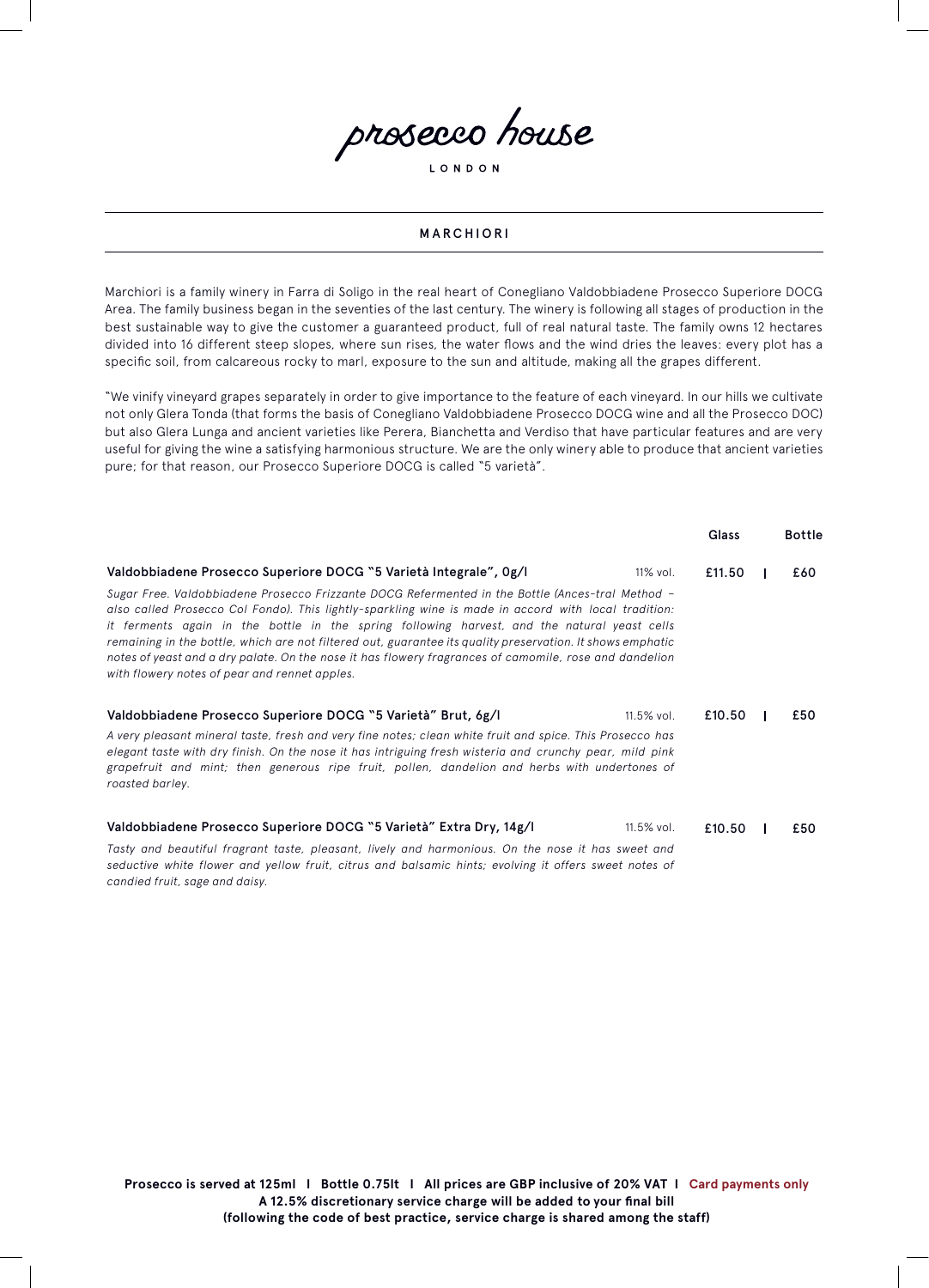#### ANDREOLA

The work of man modifies the territory, transforming the shape and the rhythm. Since 1984, the year in which Nazzareno Pola founded the family estate in the heart of the zone of production of Valdobbiadene Prosecco Superiore, Andreola has been an active part in this transformation. Today Stefano Pola continues to manage the estate with the same philosophy as his father, with the awareness that the best protection (defence) of the territory is the profound knowledge (total understanding) that Prosecco Superiore is not just a product but a living being (something alive): the result of the evolution of the vine, of its adaptability to the terrain and the climatic diversity, of labour which is still completely manual, of a heroic viticulture. From the vineyard to the final product being bottled in the cellar, it is necessary to conjugate (unite) wisely ancient methods and modern technology, passion with rationality. An evolution that has permitted Andreola to fully comprehend the character of Valdobbiadene Prosecco Superiore, and thus know how to create a unique style of wine, characterised by the purity of the product and the maximum enhancement of its original characteristics: the creaminess on the palate, the intense fruity yet elegant aromas on the nose, the harmony and balance.

|                                                                                                                                                                                                             |            | Glass  | <b>Bottle</b> |
|-------------------------------------------------------------------------------------------------------------------------------------------------------------------------------------------------------------|------------|--------|---------------|
| 26° Primo Brut Valdobbiadene Prosecco Superiore DOCG, 0g/l                                                                                                                                                  | 11.5% vol. | £10.00 | £48           |
| Sugar Free. A Prosecco Superiore with an "extra brut" disposition and an elegant lingering fine perlage.                                                                                                    |            |        |               |
| Col Del Forno Brut Valdobbiadene Prosecco Superiore DOCG, 7g/l                                                                                                                                              | 11% vol.   | £10.00 | £48           |
| Vines cultivated at over 240 metres above sea level produce the grapes used to make this crystal<br>clear sparkling wine with delicate hints of crisp fruit, acacia and wisteria blossoms.                  |            |        |               |
| Dirupo Brut Valdobbiadene Prosecco Superiore DOCG, 10g/l                                                                                                                                                    | 11% vol.   | £10.00 | £48           |
| Delicate, floral and fruity with an elegant lingering fine perlage.                                                                                                                                         |            |        |               |
| Mas De Fer Extra Dry Valdobbiadene Prosecco Superiore DOCG, 14g/l                                                                                                                                           | 11.5% vol. | £10.00 | £48           |
| From the hills of Col de Fer and San Gallo at 400 metres above sea level, comes a selected cru named<br>"Más de Fer" which makes a delicate wine with a floral fruity flavour and a fine lingering perlage. |            |        |               |
| Vigna Ochera Millesimato Dry Valdobbiadene Prosecco Superiore DOCG, 24g/l                                                                                                                                   | 11% vol.   | £10.00 | £48           |
| Delicate fine perlage, persistent and vivacious, with notes incorporating fragrances of peach, apricot<br>and exotic fruit, completed by a very delicate floral scent.                                      |            |        |               |

LONDON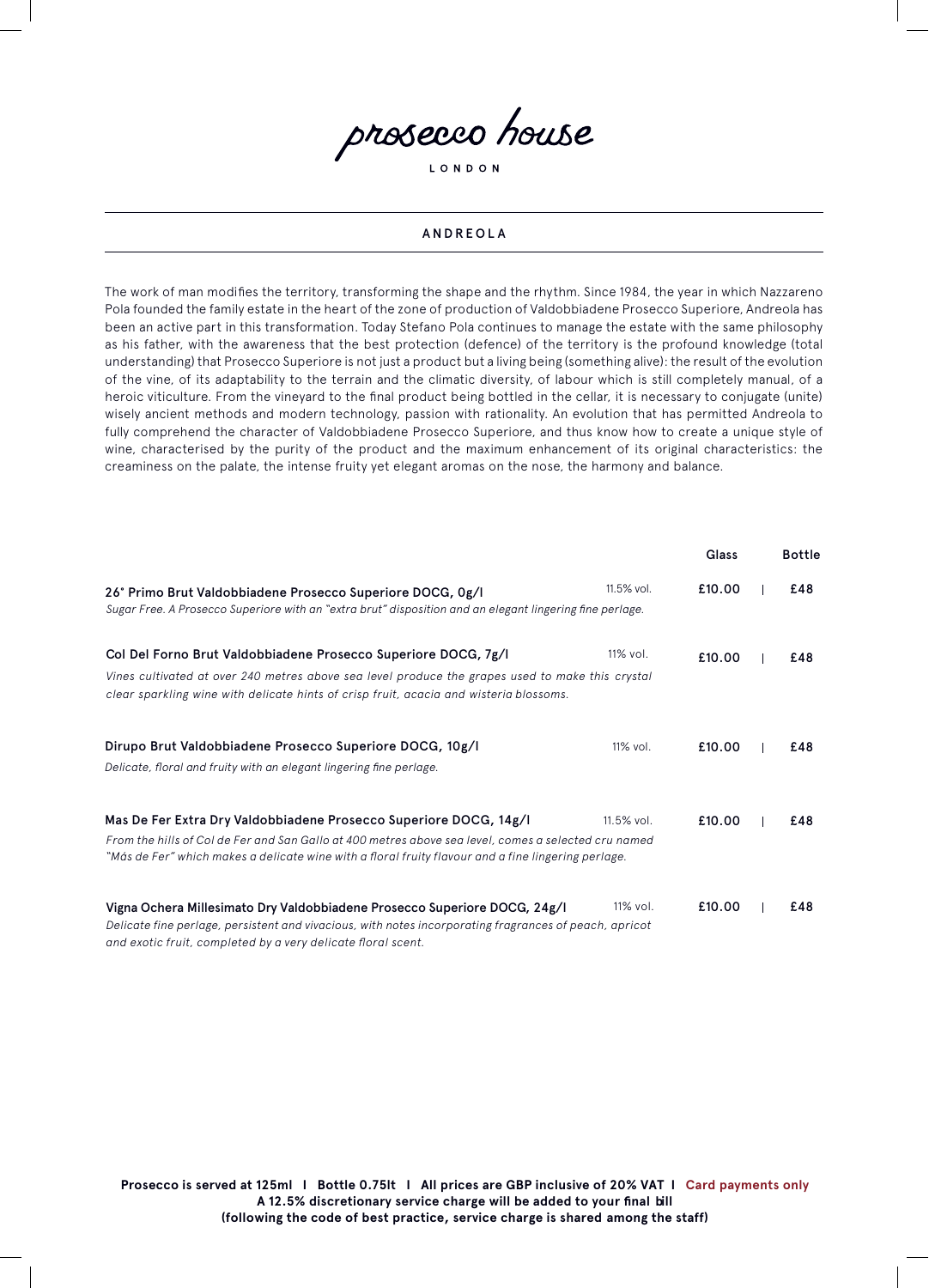

LONDON

#### TASI

"TASI is a young, up and coming winery born in the cru of Tenuta Le Cave, Verona - Italy. They have transformed what was once a quarry, industrially exploited & abandoned, into a beautiful organic vineyard and Wine Relais overlooking the entire valley. The owners describe their wine making style as loving good wine, the natural products of the beautiful and wild land and the idea of bringing them to the world. They do not like pesticides, doctrine that is an end in itself and people who take themselves too seriously.

TASI is located between the hills of Amarone and the valleys of Soave and Prosecco, focusing on the traditional grapes and wines of these terrains. They produce unique wines, because they believe that nothing like a good bottle can bring people together and be part of great moments. The word TASI in Veneto dialect is a call to shut up everybody who take themselves too seriously. Wine is a passion that has to be shared with joy. "

|                                                                                                                                       |                                       | Glass | <b>Bottle</b> |
|---------------------------------------------------------------------------------------------------------------------------------------|---------------------------------------|-------|---------------|
| Tasi Prosecco Millesimato Biologico, Brut                                                                                             | 12% vol.<br>100% Vegan                | £9.00 | £43           |
| Elegant aromas of white flowers followed by a delicate dry note, which balances perfectly with the<br><i>initial light sweetness.</i> |                                       |       |               |
| Tasi Garganega Spumante IGT Millesimato, Brut                                                                                         | 12% vol.<br>$100\%$ Vegan $\parallel$ | £9.00 | £43           |
| Stylish balance, fresh and persistent, with a fine perlage and a straw yellow colour. Elegant aromas of                               |                                       |       |               |

*wild flowers, followed by dry notes perfectly balanced with the initial sweetness.*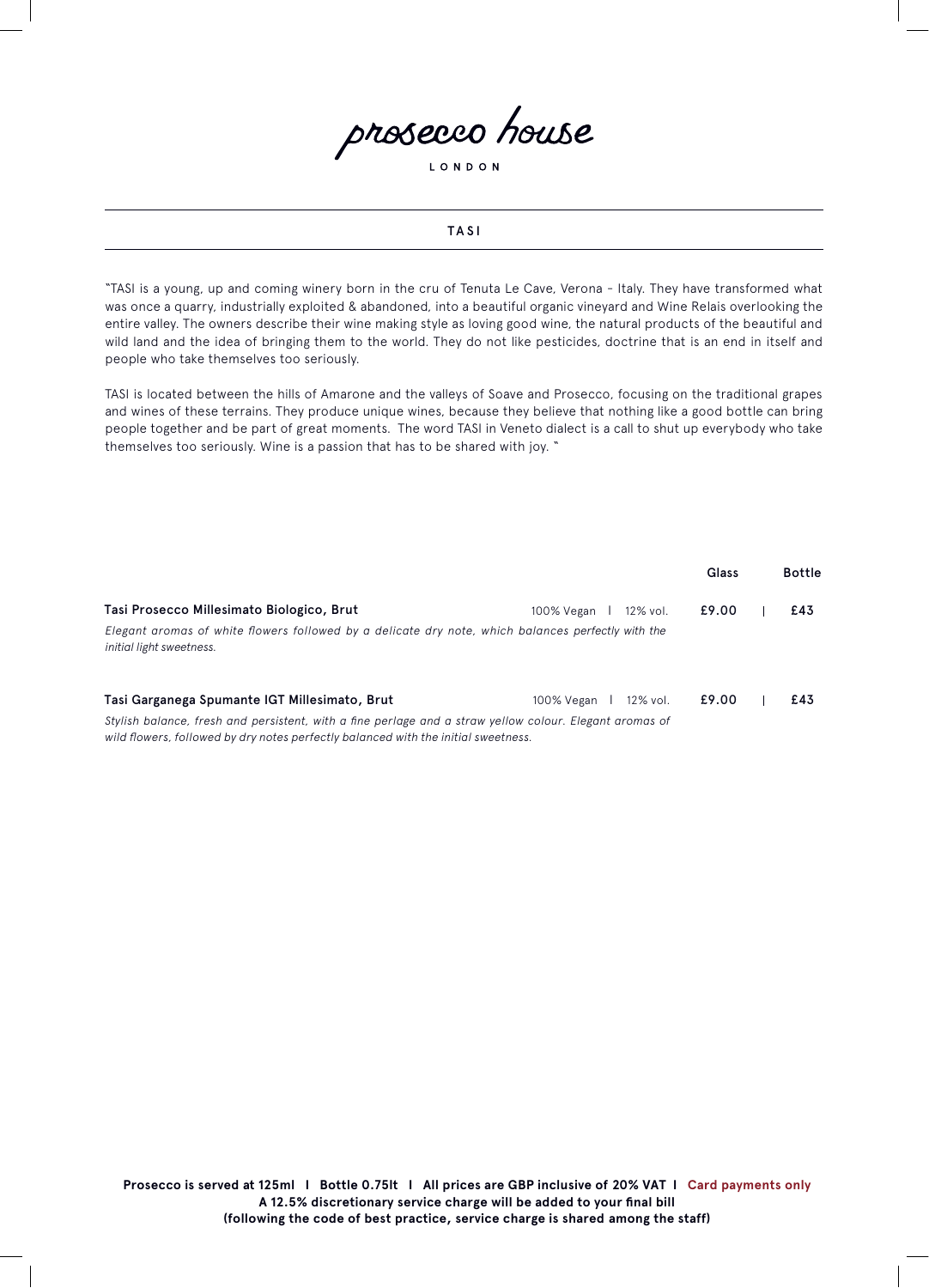#### THINK PROSECCO

ThinK Wine Group is a UK based, multiple award winning company. Our wines are made in Italy from the finest Treviso grapes and have been created with the perfect blend of flavours to create palatable wines that have a fresh and revitalising finish, despite all of the health conscious benefits. We are proud to say that all our wines are 100% vegan/ organic and have low sulphites, we operate as a business as sustainably as possible and are heading towards B-corp status.

|                                                                                                                                                                                                                   |             | Glass | Bottle |
|-------------------------------------------------------------------------------------------------------------------------------------------------------------------------------------------------------------------|-------------|-------|--------|
| Think Organic Vegan Prosecco, Brut, 5g/I                                                                                                                                                                          | $11\%$ vol. | £9.00 | £45    |
| Our Prosecco is a delightful and inviting light lemon colour, with straw-yellow reflections and a<br>vibrant effervescence. Aromas of orchard fruits such as pear meet lemon before giving way to notes           |             |       |        |
| of white peach and galia melon. On the palate, vibrant acidity is beautifully balanced with moreish<br>green fruits with light tropical notes on the finish. A generous wine that is clean and deeply satisfying. |             |       |        |

#### ROSE PROSECCO

|                                                                                                                                                                                                                                                                                                                                                                                                                                                                                                                                                                                                         |            | Glass  | <b>Bottle</b> |
|---------------------------------------------------------------------------------------------------------------------------------------------------------------------------------------------------------------------------------------------------------------------------------------------------------------------------------------------------------------------------------------------------------------------------------------------------------------------------------------------------------------------------------------------------------------------------------------------------------|------------|--------|---------------|
| Ettore Germano Extra Brut Rosé Metodo Classico 'Rosanna' (NV), 4g/l<br>Pink orange. Poached pear, orange peel, violet, rose, and grilled nuts on the nose. Then rich, peppery<br>orchard fruit flavours show very good depth and inner-mouth perfume. Finishes long and spicy, clean<br>and very floral. In the mouth, the entry is full and fresh, the fine bubbles giving the wine a creamy texture<br>and a long refreshing finish.                                                                                                                                                                  | 13% vol.   | £12.00 | £58           |
| Rivalta Spumante Rosé Brut, 10g/l<br>Delicate pink, fine colour with persistent perlage. It has intense reminiscence of the berries and viola.<br>The taste is dry, round and harmonic.                                                                                                                                                                                                                                                                                                                                                                                                                 | 12% vol.   | £10.50 | £53           |
| Serafini & Vidotto Bollicine Extra Dry Rosé, 12g/l<br>Light-coloured brush-stroke following closely peach blossoms, the fine, numerous and persistent bubbles<br>rise, the froth is creamy. The first sense of smell is a fluctuation of fruity and fragrant aromas: initially<br>blackcurrant scents, small wild strawberry, pomegranate, eglantine. Later on, a slight perfume<br>of toasted bread. Fresh and savoury initial taste, then the wine opens to a fruitiness in a background<br>of pleasant and increasing smoothness. Dry finish with persistence of soft fruit scents and flower taste. | 12% vol.   | £10.50 | £50           |
| Le Manzane Spumante Rosé Dry, 17g/l<br>Sparkling rosé wine obtained from the grapes of the Prosecco area. Fruity fragrance of blackberries,<br>currants and rasberries. Fresh tasting with a decidedly red berry flavour.                                                                                                                                                                                                                                                                                                                                                                               | 11.5% vol. | £10.50 | £53           |

Prosecco is served at 125ml | Bottle 0.75lt | All prices are GBP inclusive of 20% VAT | Card payments only **A 12.5% discretionary service charge will be added to your final bill (following the code of best practice, service charge is shared among the staff)**

LONDON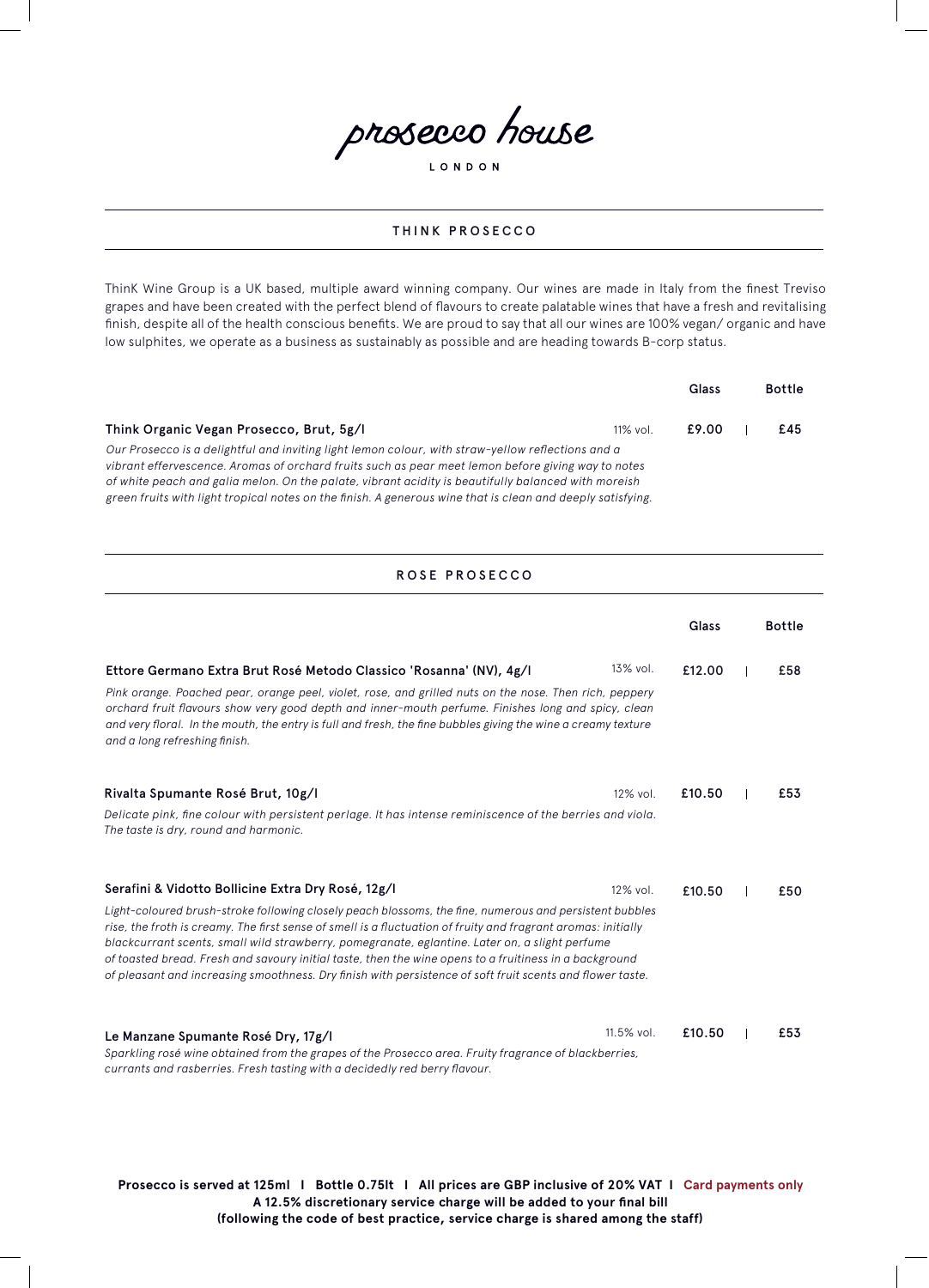#### WINES

| <b>ROSÉ</b>                                                                                                                                                                                                                                                                                                                                                                                                                    |            | Glass  | <b>Bottle</b> |
|--------------------------------------------------------------------------------------------------------------------------------------------------------------------------------------------------------------------------------------------------------------------------------------------------------------------------------------------------------------------------------------------------------------------------------|------------|--------|---------------|
| Côtes de Provence Rosé Cru Classé 'Saint-M', Chateau Saint-Maur, Provence, France<br>13% vol.<br>A beautiful, pale, salmon colour. The nose is very appealing and concentrated with notes of small red<br>fruits and orange blossom. The palate is fruit driven with strawberry and grapefruit dominating and<br>more floral notes in the background. Refreshing and smooth, with great length.                                |            | £11.00 | £45           |
| WHITE                                                                                                                                                                                                                                                                                                                                                                                                                          |            |        |               |
| Chardonnay delle Langhe Vigneto Morino Beni di Batasiolo, Piedmont, Italy - 2017 13% vol.<br>Intense straw-yellow colour, limpid and brilliant. Very rich bouquet with suggestions of tropical fruit,<br>citrus, grapefruit, honey and vanilla. In the mouth it is balanced, wide-ranging, dry with a breath of<br>fan-shaped aroma perceptible to the nose.                                                                   |            | £9.50  | £36           |
| Fasoli Gino Pinot Grigio Biologico, Veneto, Italy -2018                                                                                                                                                                                                                                                                                                                                                                        | 12.5% vol. | £9.00  | £35           |
| Light straw-yellow with greenish hues, the nose has a fine bouquet of citrus fruits with hints of peach and<br>cantaloupe melon. The excellent balance between acidity and body makes this wine full- bodied and<br>pleasantly refreshing. The finish is pleasantly fruity.                                                                                                                                                    |            |        |               |
| Pinot Bianco Weissburgunder Cantina Bolzano, Bolzano, Italy - 2018                                                                                                                                                                                                                                                                                                                                                             | 13% vol.   | £9.00  | £32           |
| Pinot Bianco is, even if not indigenous, one of South Tyrol's most typical wines. Johann, Duke of Austria,<br>introduced the first vines of the variety to the region during the middle of the 19th century. This elegant wine<br>comes from selected vineyards around Bolzano and convinces with fresh, floral aroma and nice acidity.                                                                                        |            |        |               |
| Gavi del Comune di Gavi, Folli & Benato, Piemonte, Italy - 2020                                                                                                                                                                                                                                                                                                                                                                | 12.5% vol. | £10.00 | £42           |
| Intense straw yellow color with greenish shades. Concentrated aromas of white peach, pear and jasmine,<br>carry through to the pallate which is elegant, fresh and perfectly balanced.                                                                                                                                                                                                                                         |            |        |               |
| Chardonnay Kreuth Cantina Terlano, Trentino Alto-Adige, Italy - 2019<br>This Chardonnay displays deliciously ripe fruit with a hint of aromatics. It shows vanilla and toast on the<br>finish. This powerful wine is truly age-worthy, with elegant complexity and great length.                                                                                                                                               | 13.5% vol. | £10.50 | £43           |
| <b>RED</b>                                                                                                                                                                                                                                                                                                                                                                                                                     |            |        |               |
| Tasi Valpolicella DOC Superiore, Veneto, Italy - 2017                                                                                                                                                                                                                                                                                                                                                                          | 13.5% vol. | £11.50 | £45           |
| Red ruby colour with aromas of black cherry and raspberry. Frank and quaffable, with notes of red fruit,<br>a gentle tannin and good persistence. (100% Organic)                                                                                                                                                                                                                                                               |            |        |               |
| Gulfi Rossojbleo Organic Nero D'Avola, Sicily, Italy - 2019                                                                                                                                                                                                                                                                                                                                                                    | 13.5% vol. | £10.00 | £40           |
| This radiant red, the Gulfi winery's entry-level Nero d'Avola, offers juicy raspberry fruit, lively acidity, and<br>a touch of spice. This is a wine that benefits from air: try it before and after decanting and you'll taste the<br>difference.                                                                                                                                                                             |            |        |               |
| Caldora Montepulciano d'Abruzzo, Abruzzo, Italy - 2018                                                                                                                                                                                                                                                                                                                                                                         | 13% vol.   | £9.50  | £38           |
| A ruby red Montepulciano d'Abruzzo with reflections of garnet. On the nose and palate this wine is intense,<br>peristent and fruity. The fruits range from hints of red fruit to dark, with marasca cherry and prunes leading<br>the way, while a delightful complexity is brought to the drinker through hints of spice and vanilla. It is full-<br>bodied, round and soft but with a balancing freshness and bright tannins. |            |        |               |
| Le Corti Chianti Classico, Chianti, Italy - 2016 (100% Organic)                                                                                                                                                                                                                                                                                                                                                                | 14% vol.   | £10.50 | £40           |
| A classic style, with a youthful and fruity intensity. Ruby-red in colour, floral notes of violet and iris, fresh<br>ripe cherries and a mild spicy nuance. Complimented by well-balanced acidity, soft tannins and a long                                                                                                                                                                                                     |            |        |               |

**ine is served at 175ml I Bottle 0.75lt I All prices are GBP inclusive of 20% VAT I Card payments only A 12.5% discretionary service charge will be added to your final bill (following the code of best practice, service charge is shared among the staff)**

*persistant finish.*

LONDON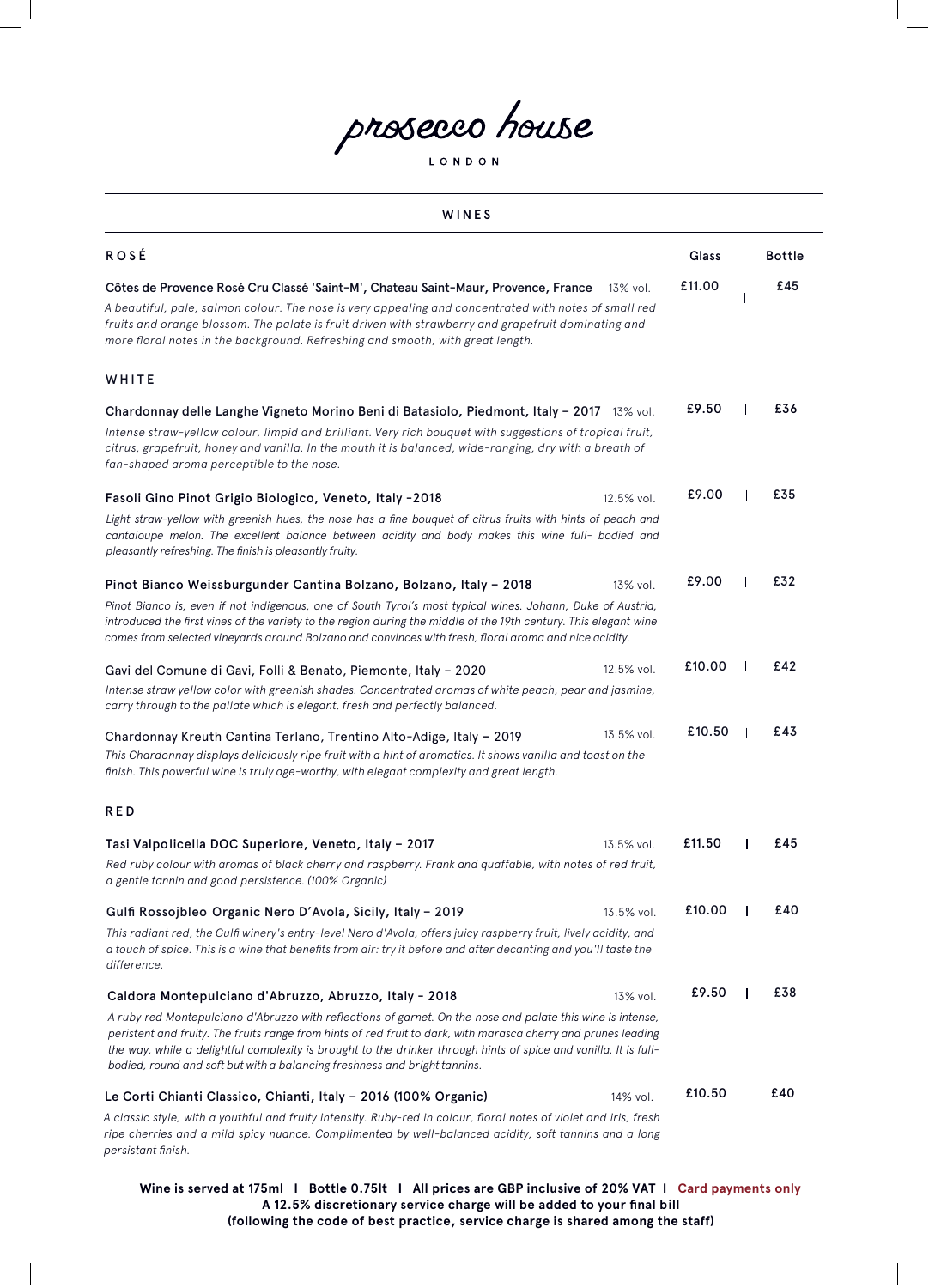

```
LONDON
```
#### CHAMPAGNE

Legras & Haas is family-owned winery in Chouilly, in the heart of the Champagne region. Chouilly is a Grand Cru village in Côte des Blancs, just south of Epernay, that is responsible for producing some of the regions finest Chardonnay wines. Founded in 1991 by Brigitte Haas and François Legras, the estate is currently run and managed by their three sons Rémi, Olivier and Jérôme. Each of whom control different aspects of the business. They are the sixth generation of this family to grow grapes in Champagne, owning around 38 hectares here (18 of which are in Chouilly), they also buy grapes from a select few farmers in the region.

This is a classic Champagne house, traditional in nature, with a quest for perfection and an emphasis on soil preservation and terroir expression. They use first pressings only, taking the upmost care and attention in all aspects of the production of these wines. Working as a family has always been central to their approach, assisted by their house Oenologist Sébastien Struzik, all blending decisions are made together as a family.

|                                                                                                                                                                                                                                                                                                                                                                                                                                                                                                                                                                     | <b>Bottle</b> |
|---------------------------------------------------------------------------------------------------------------------------------------------------------------------------------------------------------------------------------------------------------------------------------------------------------------------------------------------------------------------------------------------------------------------------------------------------------------------------------------------------------------------------------------------------------------------|---------------|
| Legras & Haas, Champagne Intuition Brut, 75cl<br>12% vol.                                                                                                                                                                                                                                                                                                                                                                                                                                                                                                           | £80           |
| The diversity of the family estate is captured perfectly in this signature blend. The Chardonnay imparts finesse,<br>elegance, white stone fruits and ethereal citrus notes. The Pinot Meunier gives a smooth, exotic and reassuring<br>mouthfeel. The Pinot Noir structures the wine and brings intensity to the composition. A wine with great concentra-<br>tion, poise and balance, everything you want and more in a classic Champagne, with richness, elegance and that<br>classic buttery character.                                                         |               |
| Legras & Haas, Grand Cru Blanc de Blancs Extra Brut, 75cl<br>12.5% vol.                                                                                                                                                                                                                                                                                                                                                                                                                                                                                             | £100          |
| The Grand Cru Blanc de Blancs Extra Brut is made from 100% Chardonnay grapes from the Grand Cru village of<br>Chouilly, grown in the family's oldest hilltop parcels. Extra Brut is a champagne for purists. Bone dry, linear, super<br>clean, feels compact at first but as you continue to drink the power builds on your palate. One of those wines that<br>grows in presence and power. An elegant Chardonnay based wine which is serious and precise, yet approachable,<br>with beautiful minerality and salinity and a persistent, long, long, long finish.   |               |
| Legras & Haas, Champagne Grand Cru Blanc de Blancs 2013 'Les Sillons', 75cl<br>12.5% vol.                                                                                                                                                                                                                                                                                                                                                                                                                                                                           | £145          |
| Immediately wonderful in the glass. Rich, mouth filling, complex, with great balance and freshness. Bright and<br>aromatic. Austere with strong acidity, a bold mid palate and very long length.                                                                                                                                                                                                                                                                                                                                                                    |               |
| <b>BEER</b>                                                                                                                                                                                                                                                                                                                                                                                                                                                                                                                                                         |               |
| Menabrea, Italian Premium Larger Bottle 330ml<br>4.8% vol.                                                                                                                                                                                                                                                                                                                                                                                                                                                                                                          | £6.50         |
| This pale lager is well balanced between citrus, bitter tones and floral, fruity undertones giving a consistent and<br>refined flavour. It has a complicated malty, hoppy taste with an exceptional head retention due to the quality of our<br>ingredients and maturation process.                                                                                                                                                                                                                                                                                 |               |
| 1936, Swiss Premium Larger Bottle 330ml<br>4.7% vol.                                                                                                                                                                                                                                                                                                                                                                                                                                                                                                                | £6.50         |
| 1936 lager is brewed with the softest water sourced within the Swiss Alps. This golden lager obtains its refreshing<br>taste from beautiful Swiss hops & pilsner malt. It is a ultra clean, crisp, fresh lager with a slight sweetness. The<br>water used to brew 1936 Bière filters through the Swiss Alps, taking up to 25 years to reach the source. This unique<br>water is combined with raw ingredients - Swiss hops and golden barley grown at high altitude on the mountains -<br>to create a beer totally free from artificial preservatives or additives. |               |

**ine is served at 175ml I Bottle 0.75lt I All prices are GBP inclusive of 20% VAT I Card payments only A 12.5% discretionary service charge will be added to your final bill (following the code of best practice, service charge is shared among the staff)**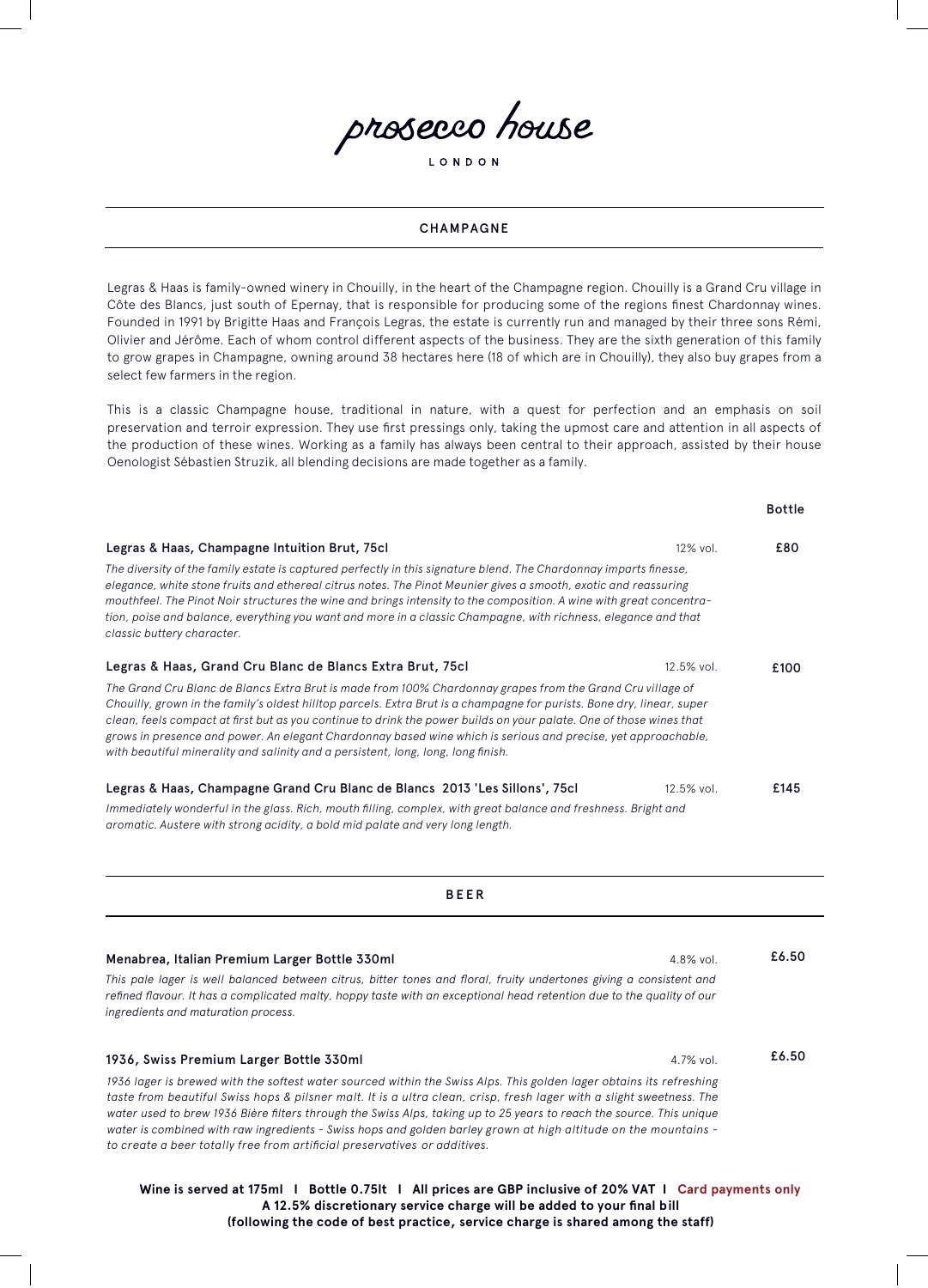prosecco house

LONDON

### **SPIRITS**

| Berto Dry Gin 43%                                                       | 50 <sub>ml</sub> | £8.00  |
|-------------------------------------------------------------------------|------------------|--------|
| Hendrick's Gin 41.4%                                                    | 50ml             | £9.00  |
| Tangueray No 10 Gin 47.3%                                               | 50 <sub>ml</sub> | £11.00 |
| Rose Gin by Tinkture 44% Organic Rose Gin Distilled by Hand in Cornwall | 50 <sub>ml</sub> | £11.00 |
| Oxford Rye Organic Vodka 40 % The Oxford Artisan Distillery             | 50 <sub>ml</sub> | £9.00  |
| <b>Belvedere Vodka 40 %</b>                                             | 50 <sub>ml</sub> | £11.00 |
| Maker's Mark Bourbon Whisky 45%                                         | 50ml             | £9.00  |
| Glenfiddich 18 Year Old 40% Single Malt Scotch Whisky                   | 50 <sub>ml</sub> | £12.00 |
| <b>Glenmorangie 40%</b> The Original Highland Single Malt Scotch Whisky | 50 <sub>ml</sub> | £10.50 |
| Johnnie Walker Black Label 40% Blended Scotch Whisky                    | 50 <sub>ml</sub> | £11.00 |
| XR Maxime Trijol Cognac VSOP 40%                                        | 50 <sub>ml</sub> | £10.00 |
| Goslings Black Seal Rum 40%                                             | 50ml             | £9.00  |
| Don Julio Reposado Tequila 38%                                          | 50 <sub>ml</sub> | £9.50  |
| Don Julio Anejo Tequila 38%                                             | 50 <sub>ml</sub> | £10.50 |
| Liquore Brandy e Caffé, Villa Zarri 40%                                 | 50 <sub>ml</sub> | £9.50  |
| Disaronno Amaretto 28%                                                  | 50 <sub>ml</sub> | £8.00  |
| Amaro Montenegro 23%                                                    | 50 <sub>ml</sub> | £8.00  |
| Limoncello di Amalfi 25%                                                | 50 <sub>ml</sub> | £8.00  |

#### SOFT DRINKS

| Fever-Tree Madagascan Cola                | 200ml | £3.75 |
|-------------------------------------------|-------|-------|
| Fever-Tree Premium Ginger Ale             | 200ml | £3.75 |
| Fever-Tree Premium Ginger Beer            | 200ml | £3.75 |
| Fever-Tree Premium Indian Tonic Water     | 200ml | £3.75 |
| Fever-Tree Premium Soda Water             | 200ml | £3.75 |
| <b>Fever-Tree Premium Lemonade</b>        | 200ml | £3.75 |
| Fever-Tree Mediterranean Tonic Water      | 200ml | £3.75 |
| <b>Fever-Tree Elderflower Tonic Water</b> | 200ml | £3.75 |
| Fever-Tree Refreshingly Light Tonic Water | 200ml | £3.75 |
| Fever-Tree Sicilian Lemon Tonic           | 200ml | £3.75 |
| Coca Cola Icon Glass                      | 200ml | £3.75 |
| Diet Coke Icon Glass                      | 200ml | £3.75 |
| Apple Juice                               | 200ml | £2.50 |
| Acqua Panna still water                   | 750ml | £4.50 |
| San Pellegrino sparkling mineral water    | 750ml | £4.50 |

**ine is served at 175ml I Bottle 0.75lt I All prices are GBP inclusive of 20% VAT I Card payments only A 12.5% discretionary service charge will be added to your final bill (following the code of best practice, service charge is shared among the staff)**